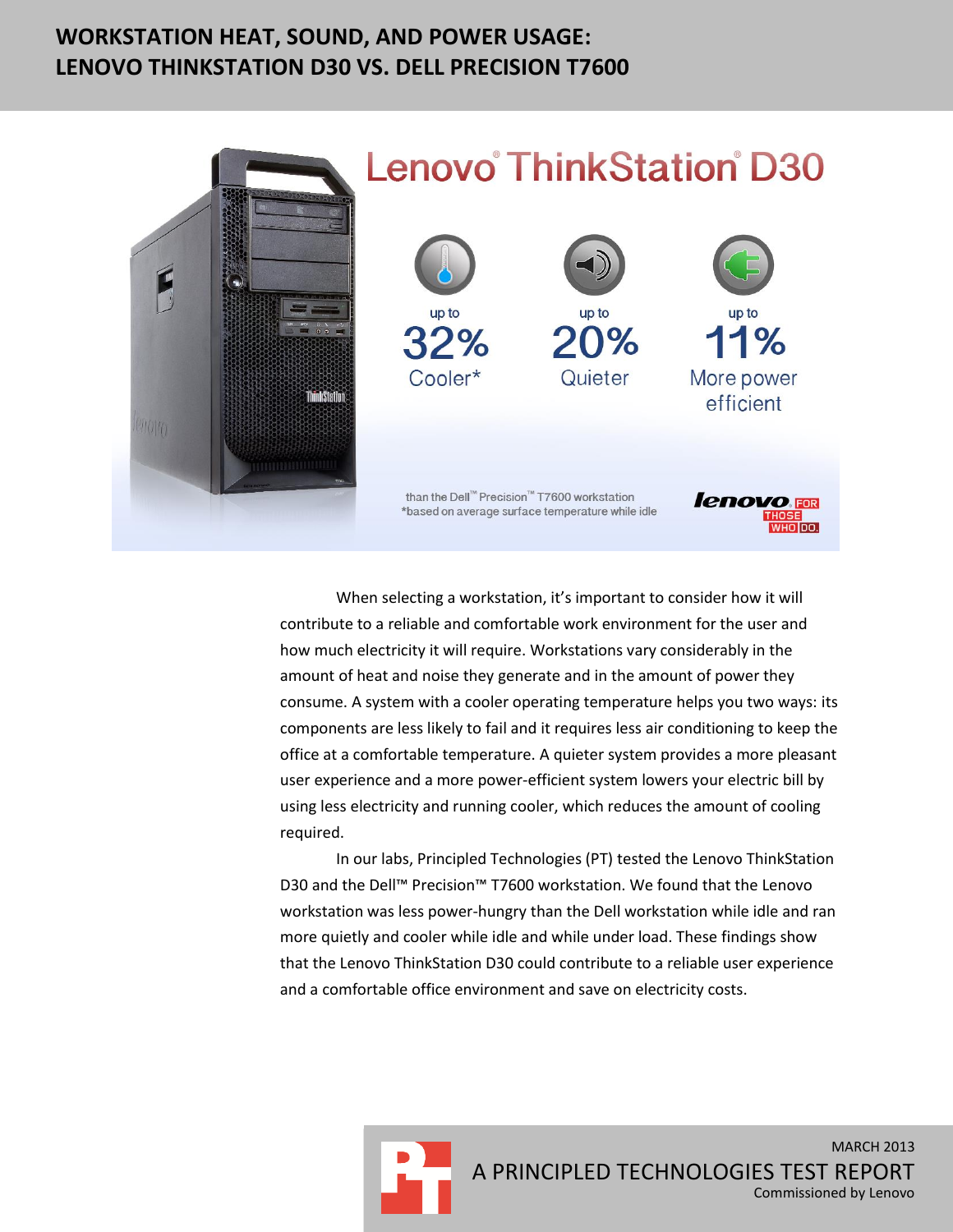# **WHICH WORKSTATION DELIVERS RELIABILITY, POWER-EFFICIENCY, AND A PLEASANT WORK ENVIRONMENT?**

A workstation that generates more heat and noise and uses more power than necessary can be more prone to system failure, can be distracting and uncomfortable for workers , and can boost electricity bills—both because of the power the system itself draws and the power that additional air conditioning uses. To determine how two workstations compared on these fronts, we measured the heat, noise, and power consumption of the Lenovo ThinkStation D30 and the Dell Precision T7600.

We performed the tests while the two systems were idle and again while they were running a heavy workload that consisted of two benchmarks stressing each system's hard disk, processor, and memory.

|                                               | <b>Lenovo ThinkStation</b><br><b>D30</b> | <b>Dell Precision T7600</b> | <b>Lenovo ThinkStation</b><br><b>D30 was</b> |  |  |
|-----------------------------------------------|------------------------------------------|-----------------------------|----------------------------------------------|--|--|
| Heat (degrees Celsius above room temperature) |                                          |                             |                                              |  |  |
| <b>Idle</b>                                   |                                          |                             |                                              |  |  |
| Average of two rear system<br>fan exhausts    | $4.1^\circ$                              | $5.4^\circ$                 | 24% cooler                                   |  |  |
| Average of five surface<br>locations          | $3.4^\circ$                              | $5.0^\circ$                 | 32% cooler                                   |  |  |
| <b>Under load</b>                             |                                          |                             |                                              |  |  |
| Average of two rear system<br>fan exhausts    | $9.9^\circ$                              | $14.2^\circ$                | 30% cooler                                   |  |  |
| Average of five surface<br>locations          | $6.9^\circ$                              | $9.7^\circ$                 | 29% cooler                                   |  |  |
| Power usage (watts)                           |                                          |                             |                                              |  |  |
| Idle                                          | 78.2                                     | 87.7                        | Used 11% less power                          |  |  |
| Under load                                    | 146.7                                    | 145.4                       | Used 1% more power                           |  |  |
| <b>Acoustics (decibels)</b>                   |                                          |                             |                                              |  |  |
| Idle                                          | 25.1                                     | 27.7                        | 20% quieter                                  |  |  |
| Under load                                    | 28.0                                     | 28.4                        | 3% quieter                                   |  |  |

Figure 1 presents highlights of our test results.

**Figure 1: Test results summary. Lower numbers are better.**

For detailed specifications of our test systems, see [Appendix A.](#page-5-0) For details of our testing, see [Appendix B.](#page-7-0)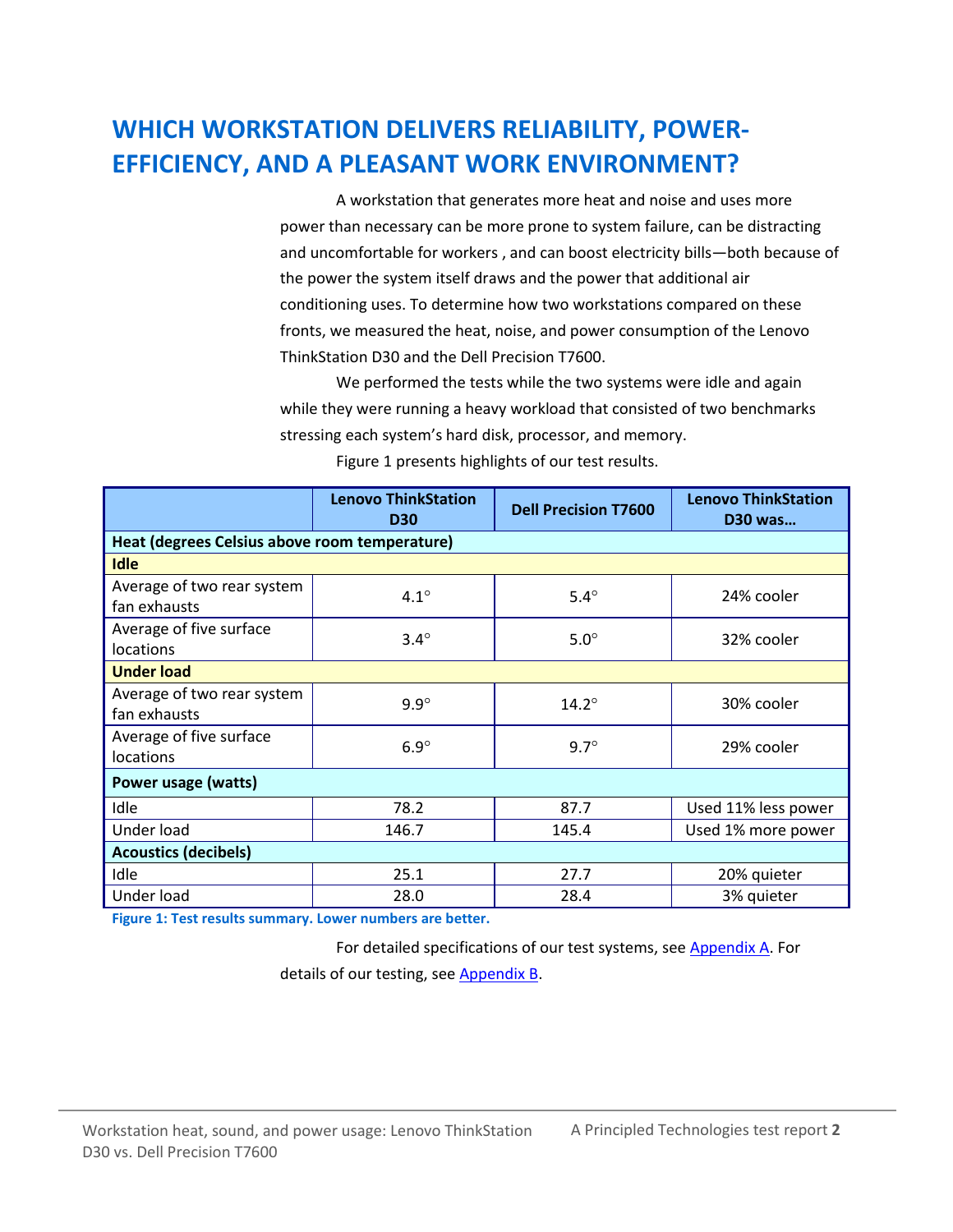### **COOL UNDER PRESSURE**

The operating temperatures of computers vary considerably. While one advantage of a cooler workstation is obvious—no one wants a hot office workstations running at cooler temperatures also bring other benefits.

It is well known within the IT industry that operating temperatures degrade hardware reliability. Excess heat can cause hard drives, CPUs, memory, and other components to fail. For example, overheating can expand hard drive platters, causing hard drive failure. At the very least, excess heat can reduce the drive's effective operating life. According to a recent Fujitsu white paper, hard disk manufacturers now suggest cooler operating temperatures for drive enclosures.<sup>1</sup> Because many users fail to back up their data on a regular basis, adequate ventilation and cooling in a workstation goes a long way to avoiding problems such as catastrophic data loss due to hard drive failure.

Many workers are not fortunate enough to have control over the climate in their offices. Not only do workstations with higher operating temperatures place extra wear on hardware, but they can make an already warm office even more uncomfortable.

With system reliability and user comfort in mind, we measured the temperature of several key spots on the two workstations while they were idle and while they were running a heavy workload. Given that most workstations run 24 hours a day, we believe the most appropriate measure of thermal performance is the temperature of the air exiting the rear exhaust when the workstation is idle.

For each of the locations, we measured the temperature three times and noted the number of degrees Celsius each measurement deviated from the ambient room temperature. Because the ambient temperature varied throughout our testing, the temperature difference between the ambient temperature and the surface temperature we recorded for each system makes the fairest comparison.

Workstation heat, sound, and power usage: Lenovo ThinkStation A Principled Technologies test report **3** D30 vs. Dell Precision T7600

 $\overline{a}$ 

<sup>&</sup>lt;sup>1</sup> [http://www.fujitsu.com/downloads/COMP/fcpa/hdd/sata-mobile-ext-duty\\_wp.pdf](http://www.fujitsu.com/downloads/COMP/fcpa/hdd/sata-mobile-ext-duty_wp.pdf)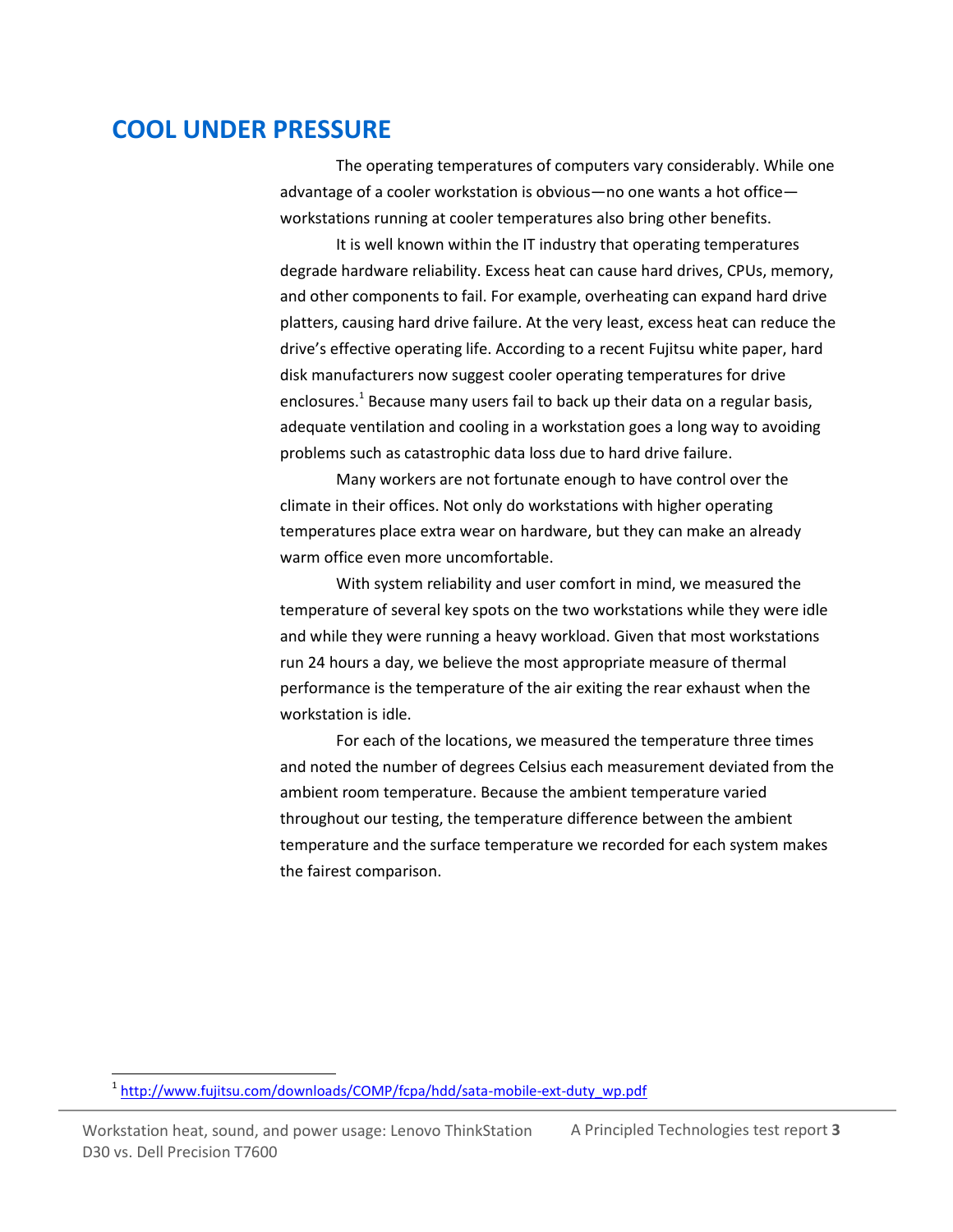### **QUIETER IS BETTER**

Any user, given a choice, would prefer a quiet system to a noisy one. As Figure 2 shows, the Lenovo ThinkStation D30 was quieter than the Dell workstation. We calculated the difference in perceived volume with the two workstations using the following formula<sup>2</sup> for sound level change:

 $\Delta L = 10 \cdot log2x = 33.22 \cdot log(x)$ 

The change in sound level  $(\Delta L)$  is related to the ratio for loudness (or volume) by using the calculated  $\Delta L$  as follows:

$$
x = 10^{\frac{\Delta L}{33.22}} = 2^{\frac{\Delta L}{10}}
$$

For example, if the level change ( $\Delta L$ ) is 0.2dB, the ratio for loudness is 1.014x, or 1.4 percent louder.

Using this approach, we determined that the Lenovo ThinkStation D30 was up to 19.7 percent quieter than the other workstation when the systems were idle and up to 2.8 percent quieter when they were under load.



**Figure 2: The Lenovo ThinkStation D30 was quieter than the Dell workstation both when idle and when under load.**

 $\overline{a}$ 

Workstation heat, sound, and power usage: Lenovo ThinkStation A Principled Technologies test report 4 D30 vs. Dell Precision T7600

<sup>&</sup>lt;sup>2</sup> <http://www.sengpielaudio.com/calculator-levelchange.htm>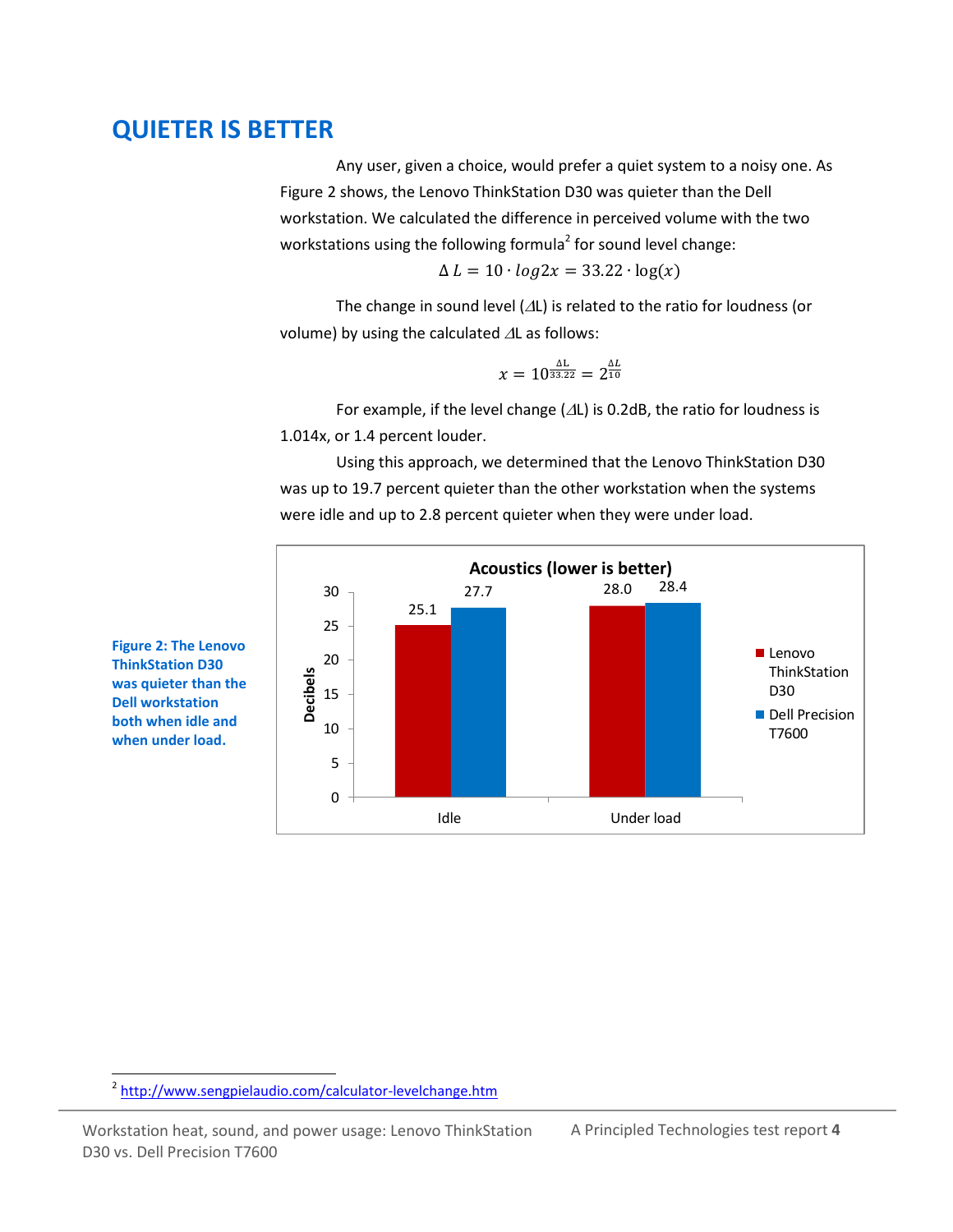### **LESS POWER USED IS BETTER**

A workstation that uses less power saves you money when the electric bill comes. As Figure 3 shows, when the two systems were idle, the Lenovo ThinkStation D30 used 10.8 percent less power than the Dell workstation. When the systems were under load, the Lenovo ThinkStation D30 used a comparable amount of power as the Dell workstation (0.9 percent more). We used an Extech® Power Analyzer to measure power consumption.



**Figure 3: When idle, the Lenovo ThinkStation D30 used 10.8 percent less power than the Dell workstation.**

# **IN CONCLUSION**

A workstation that runs quietly and cooly and uses less power is a great boon to workers and the companies they work for. In our tests, both when idle and when under load, the Lenovo ThinkStation D30 generally ran at lower surface temperatures than the Dell Precision T7600 and ran more quietly. The Lenovo ThinkStation D30 also used less power when idle. These findings show that the Lenovo ThinkStation D30 could meet the needs of those who want to provide a reliable, comfortable work environment while using less power.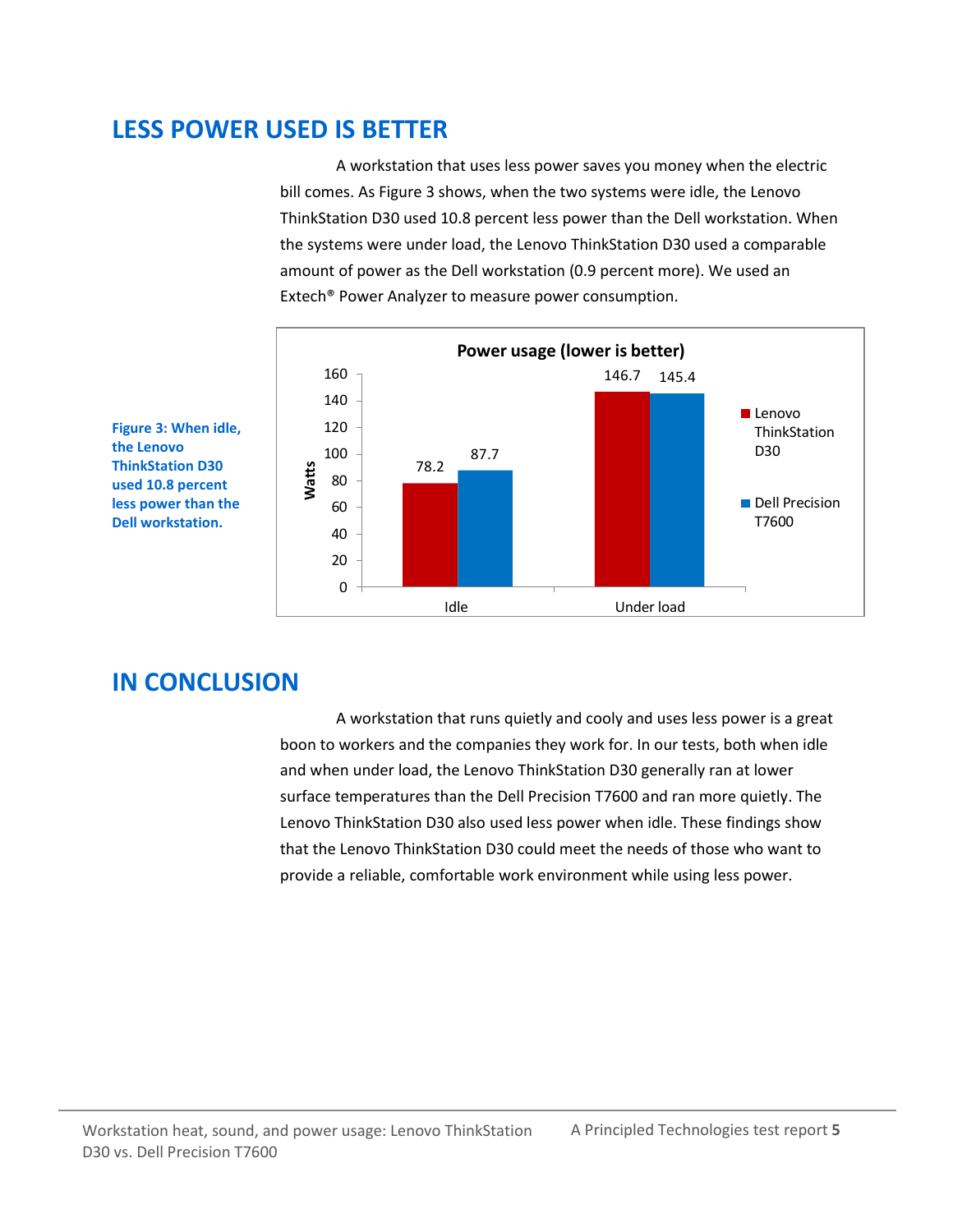# <span id="page-5-0"></span>**APPENDIX A: DETAILED SYSTEM CONFIGURATION**

| <b>System</b>                             | <b>Lenovo ThinkStation D30</b>    | <b>Dell Precision T7600</b>         |  |  |
|-------------------------------------------|-----------------------------------|-------------------------------------|--|--|
| <b>General</b>                            |                                   |                                     |  |  |
| Number of processor packages              | $\overline{2}$                    | $\overline{2}$                      |  |  |
| Number of cores per processor             | $\overline{4}$                    | 4                                   |  |  |
| Number of hardware threads                |                                   |                                     |  |  |
| per core                                  | 1                                 | 1                                   |  |  |
| Total number of processor                 | 8                                 | 8                                   |  |  |
| threads in system                         |                                   |                                     |  |  |
| System power management                   | <b>ThinkCentre Default</b>        | Dell                                |  |  |
| policy                                    |                                   |                                     |  |  |
| Processor power-saving option             | <b>EIST</b>                       | <b>EIST</b>                         |  |  |
| <b>CPU</b>                                |                                   |                                     |  |  |
| Vendor                                    | Intel <sup>®</sup>                | Intel                               |  |  |
| Name                                      | Xeon <sup>®</sup>                 | Xeon                                |  |  |
| Model number                              | E5-2609                           | E5-2609                             |  |  |
| Stepping                                  | C <sub>2</sub>                    | C <sub>2</sub>                      |  |  |
| Socket type                               | Socket 2011 LGA                   | Socket 2011 LGA                     |  |  |
| Core frequency (GHz)                      | 2.40                              | 2.40                                |  |  |
| <b>Bus Speed</b>                          | Intel QPI 6.4 GT/s                | Intel QPI 6.4 GT/s                  |  |  |
| L1 cache                                  | 32 KB + 32 KB (per core)          | 32 KB + 32 KB (per core)            |  |  |
| L <sub>2</sub> cache                      | 1 MB (256 KB per core)            | 1 MB (256 KB per core)              |  |  |
| L3 cache                                  | 10 MB (shared)                    | 10 MB (shared)                      |  |  |
| Platform                                  |                                   |                                     |  |  |
| Vendor                                    | Lenovo                            | Dell                                |  |  |
| Motherboard model number                  | Lenovo                            | OVHRW1                              |  |  |
| Motherboard chipset                       | Intel C600                        | Intel C600                          |  |  |
| <b>BIOS</b> name and version              | Lenovo A1KT43AUS (12/04/2012)     | Dell Inc. A05 (11/08/2012)          |  |  |
| <b>Memory module(s)</b>                   |                                   |                                     |  |  |
| Vendor and model number                   | Micron® MT9JSF25672PZ-<br>1G4D1BB | Hynix <sup>™</sup> HMT325R7CFR8A-H9 |  |  |
| <b>Type</b>                               | PC3-10600                         | PC3-10600                           |  |  |
| Speed (MHz)                               | 1,333                             | 1,333                               |  |  |
| Speed running in the system               |                                   |                                     |  |  |
| (MHz)                                     | 1,066                             | 1,333                               |  |  |
| Timing/Latency (tCL-tRCD-tRP-<br>tRASmin) | $7 - 7 - 7 - 20$                  | $7 - 7 - 7 - 20$                    |  |  |
| Size (MB)                                 | 2,048                             | 2,048                               |  |  |
| Number of memory module(s)                | $\overline{2}$                    | 4                                   |  |  |
| Total amount of system RAM<br>(GB)        | 4                                 | 8                                   |  |  |

Figure 4 presents detailed configuration information for the two systems we tested.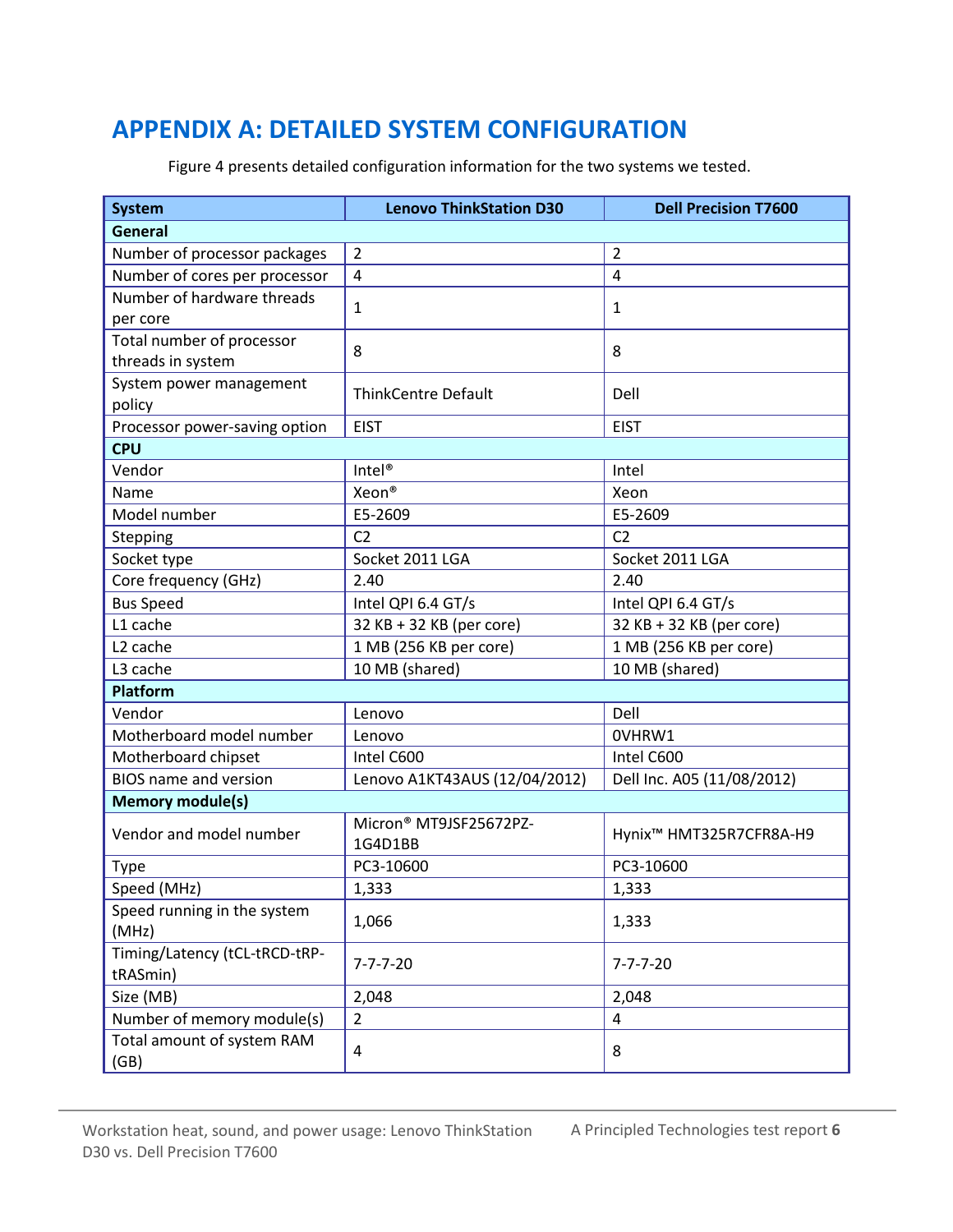| <b>System</b>                                     | <b>Lenovo ThinkStation D30</b>                | <b>Dell Precision T7600</b>               |  |  |
|---------------------------------------------------|-----------------------------------------------|-------------------------------------------|--|--|
| Chip organization (single-<br>sided/double-sided) | Double-sided                                  | Double-sided                              |  |  |
| Channel (single/dual)                             | Single                                        | Quad                                      |  |  |
| <b>Hard disk</b>                                  |                                               |                                           |  |  |
| Vendor and model number                           | Seagate® ST3500413AS                          | Seagate ST500DM002                        |  |  |
| Number of disks in system                         | $\mathbf{1}$                                  | $\mathbf{1}$                              |  |  |
| Size (GB)                                         | 500                                           | 500                                       |  |  |
| Buffer size (MB)                                  | 16                                            | 16                                        |  |  |
| <b>RPM</b>                                        | 7,200                                         | 7,200                                     |  |  |
| <b>Type</b>                                       | SATA 6Gb/s                                    | SATA 6Gb/s                                |  |  |
| Controller                                        | Intel C600 Chipset Family SATA<br><b>AHCI</b> | Intel C600 Chipset SAS RAID<br>Controller |  |  |
| Driver                                            | Intel 3.2.0.1126 (06/20/2012)                 | Intel 3.1.0.1082 (03/31/2012)             |  |  |
| <b>Operating system</b>                           |                                               |                                           |  |  |
|                                                   | Microsoft <sup>®</sup> Windows <sup>®</sup> 7 | Microsoft Windows 7                       |  |  |
| Name                                              | Professional x64                              | Professional x64                          |  |  |
| <b>Build number</b>                               | 7601                                          | 7601                                      |  |  |
| Service Pack                                      | $\mathbf{1}$                                  | $\mathbf{1}$                              |  |  |
| File system                                       | <b>NTFS</b>                                   | <b>NTFS</b>                               |  |  |
| Kernel                                            | ACPI x64-based PC                             | ACPI x64-based PC                         |  |  |
| Language                                          | English                                       | English                                   |  |  |
| Microsoft DirectX version                         | 11                                            | 11                                        |  |  |
| <b>Graphics</b>                                   |                                               |                                           |  |  |
| Vendor and model number                           | NVIDIA <sup>®</sup> Quadro <sup>®</sup> 600   | NVIDIA Quadro 600                         |  |  |
| <b>Type</b>                                       | <b>Discrete</b>                               | <b>Discrete</b>                           |  |  |
| Chipset                                           | Quadro 600                                    | Quadro 600                                |  |  |
| <b>BIOS</b> version                               | 70.8.27.0.2                                   | 70.8.c1.0.2                               |  |  |
| Total available graphics<br>memory (MB)           | 2,791                                         | 4,842                                     |  |  |
| Dedicated video memory (MB)                       | 1,024                                         | 1,024                                     |  |  |
| System video memory (MB)                          | 0                                             | $\boldsymbol{0}$                          |  |  |
| Shared system memory (MB)                         | 1,767                                         | 3,818                                     |  |  |
| Resolution                                        | 1,280 x 1,024 (32-bit)                        | 1,280 x 1,024 (32-bit)                    |  |  |
| Driver                                            | NVIDIA 8.17.12.7642 (12/10/2011)              | NVIDIA 9.18.13.1090<br>(12/29/2012)       |  |  |
| Sound card/subsystem                              |                                               |                                           |  |  |
| Vendor and model number                           | Realtek™ High Definition Audio                | <b>NVIDIA High Definition Audio</b>       |  |  |
| Driver                                            | Realtek 6.0.1.6662 (06/19/2012)               | NVIDIA 1.3.18.0 (07/03/2012)              |  |  |
| Ethernet #1                                       |                                               |                                           |  |  |
| Vendor and model number                           | Intel 82579LM Gigabit                         | Intel 82579LM Gigabit                     |  |  |
| Driver                                            | Intel 12.2.45.0 (08/10/2012)                  | Intel 11.15.12.0 (11/30/2011)             |  |  |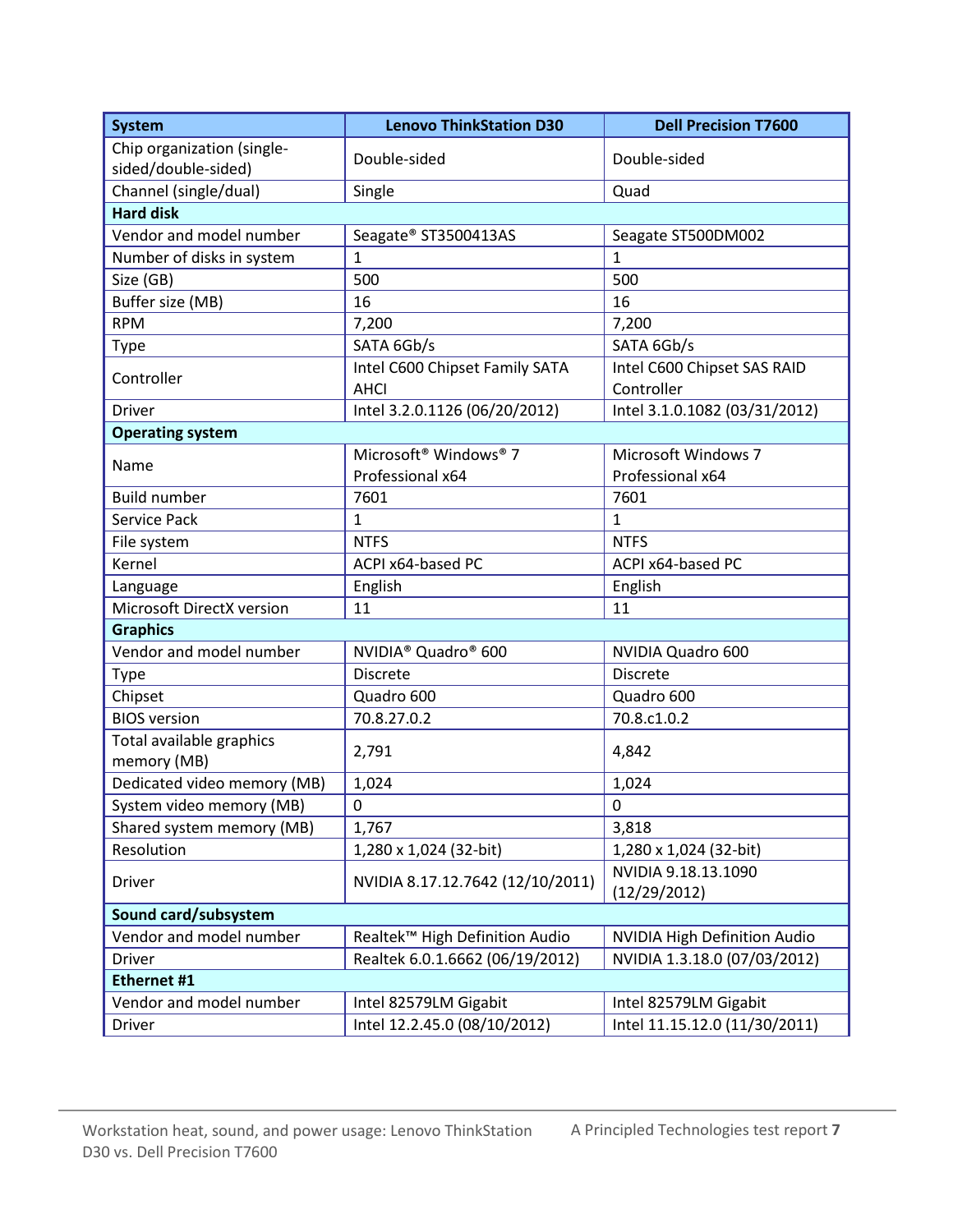| System                  | <b>Lenovo ThinkStation D30</b>            | <b>Dell Precision T7600</b>         |  |  |
|-------------------------|-------------------------------------------|-------------------------------------|--|--|
| <b>Ethernet #2</b>      |                                           |                                     |  |  |
| Vendor and model number | Intel 82574L Gigabit                      | Intel 82574L Gigabit                |  |  |
| <b>Driver</b>           | Intel 11.17.27.0 (06/18/2012)             | Microsoft 11.0.5.22<br>(04/06/2009) |  |  |
| <b>Optical drive(s)</b> |                                           |                                     |  |  |
| Vendor and model number | TSSTcorp® SH-216AB DVD-RW                 | TSSTcorp SN-208BB DVD+-RW           |  |  |
| Type                    | DVD-ROM                                   | DVD+-RW                             |  |  |
| <b>USB ports</b>        |                                           |                                     |  |  |
| Number                  | 12                                        | 11                                  |  |  |
| <b>Type</b>             | 2 x USB 3.0, 10 x USB 2.0                 | 2 x USB 3.0, 9 x USB 2.0            |  |  |
| Other                   | 25-in-1 media card reader,<br>DisplayPort | DisplayPort                         |  |  |
| IEEE 1394 ports         |                                           |                                     |  |  |
| Number                  | $\Omega$                                  | $\Omega$                            |  |  |
| <b>Monitor</b>          |                                           |                                     |  |  |
| <b>Type</b>             | ViewSonic <sup>®</sup> VG730m             | ViewSonic VG730m                    |  |  |
| Screen size (inches)    | 17                                        | 17                                  |  |  |
| Refresh rate (Hz)       | 60                                        | 60                                  |  |  |

<span id="page-7-0"></span>**Figure 4: System configuration information.**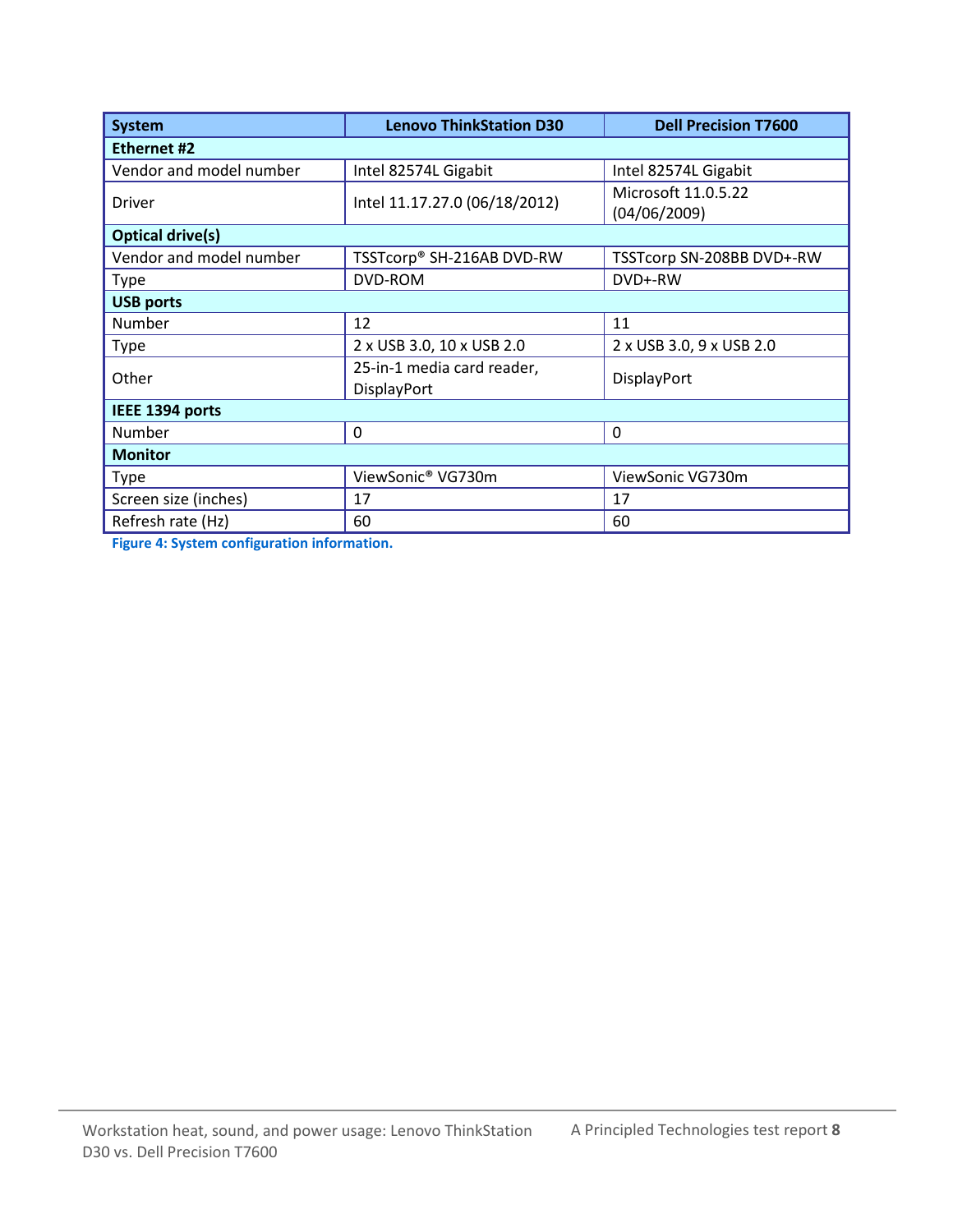# **APPENDIX B: DETAILED TEST METHODOLOGY**

#### **Measuring surface temperature**

#### **Test requirements**

- Fluke<sup>®</sup> 2680A Data Acquisition System
- PassMark® BurnInTest Professional
- Linpack benchmark

#### **Measuring system temperature and power while idle**

#### *Setting up the test*

- 1. Set the power plan to the manufacturer's default setting. Set the display brightness to 100 percent:
	- a. Click Start.
	- b. In the Start menu's quick search field, type Power Options
	- c. Move the Screen brightness slider all the way to the right.
- 2. Set the remaining power plan settings as follows:
	- Dim the display: Never
	- Turn off the display: Never
	- Put the computer to sleep: Never
- 3. Disable the screen saver.
- 4. Place the workstation, mouse, keyboard, and display in a windowless, climate-controlled room.
- 5. Attach a Type T thermocouple to the exterior of the workstation at the following locations:
	- Front center
	- Top
	- Side opposite the motherboard
	- Side closest to the motherboard
	- Back in center of power supply exhaust
- 6. Configure the Fluke 2680A Data Acquisition System to take measurements from the temperature probes and one ambient temperature probe using the Fluke DAQ software.
	- a. Connect the Type T thermocouples to channels in the Fluke Fast Analog Input module (FAI).
	- b. In the Fluke DAQ software, click each surface temperature channel, select Thermocouple from the list of Functions, and choose T from the list of ranges.
	- c. Label each channel with the location associated with each thermocouple.
	- d. In the Fluke DAQ software, click the ambient temperature channel, select Thermocouple from the list of Functions, and choose T from the list of ranges.
	- e. Label this channel Ambient.
- 7. While running each test, use a Fluke 2680A Data Acquisition System to monitor ambient and temperature at each interior and exterior point.
- 8. Connect the power cord from the workstation to the Extech Instruments 380803 Power Analyzer's DC output load power outlet.
- 9. Plug the power cord from the Power Analyzer's DC input voltage connection into a power outlet.
- 10. Connect a separate host computer to the Power Analyzer using an RS-232 cable. This computer will monitor and collect the power measurement data.
- 11. Turn on the Extech Power Analyzer by pressing the green On/Off button.
- 12. Turn on the host computer.
- 13. Insert the Extech software installation CD into the host computer, and install the software.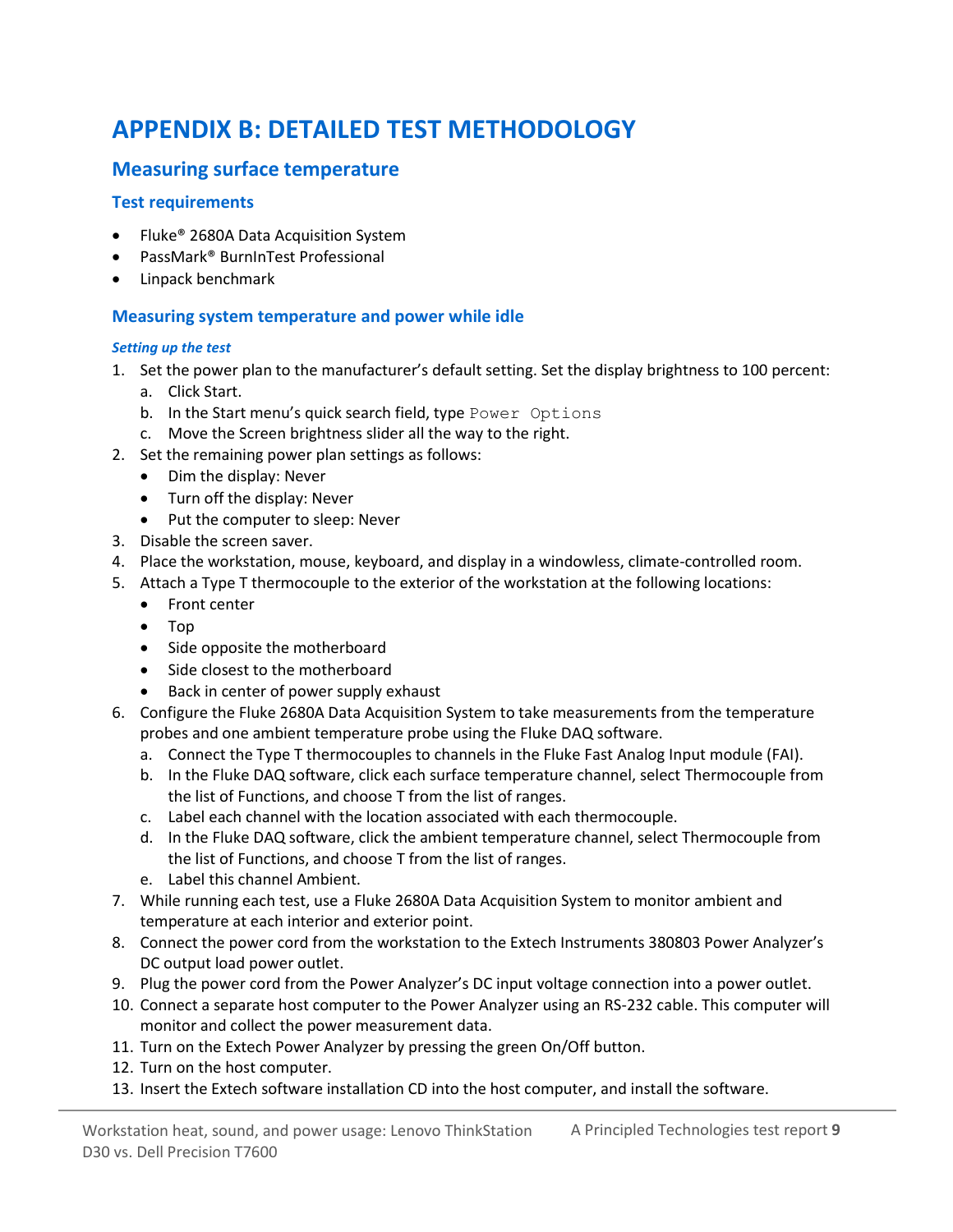14. Once installed, launch the Extech Power Analyzer software, and configure the correct COM port.

#### *Running the test*

- 1. Boot the system and bring up an elevated command prompt:
	- a. Select Windows Start orb.
	- b. Type cmd and press Control-Shift-Enter.
- 2. Type Cmd.exe /c start /wait Rundll32.exe advapi32.dll,ProcessIdleTasks
	- Do not interact with the system until the command completes.
- 3. After the command completes, wait 15 minutes before running the test.
- 4. Start the Fluke 2680A data logger using the Fluke DAQ software, and begin recording power with the Extech Power Analyzer.
- 5. Allow the workstation to sit idle for 1 hour.
- 6. After 1 hour, stop the Fluke 2680A data logger using the Fluke DAQ software, and the Power Analyzer data logger.
- 7. Export the thermal measurements to a CSV file. The Power Analyzer creates a CSV file as it collects that data.
- 8. Use the thermal measurement CSV file to find and report the highest temperature measured at each location during the test.
- 9. Use the Power Analyzer CSV to calculate the average power draw in watts during the test.
- 10. Power the workstation off for 1 hour, and allow it to return to room temperature.
- 11. Repeat steps 1 through 10 two more times.

#### **Measuring system temperature and power while under load**

#### *Setting up the test*

- 1. Download PassMark BurnInTest Professional 7.0 fro[m http://www.passmark.com/products/bit.htm.](http://www.passmark.com/products/bit.htm)
- 2. Double-click bitpro x64.exe to run setup.
- 3. At the Welcome screen, click Next.
- 4. Accept the license agreement, and click Next.
- 5. At the Choose Install Location screen, accept the default location of C:\Program Files\BurnInTest, and click Next.
- 6. At the Select Start Menu Folder screen, click Next.
- 7. At the Ready to Install screen, click Install.
- 8. At the Completing the BurnInTest Setup Wizard screen, deselect View Readme.txt, and click Finish to launch BurnInTest.
- 9. At the Purchasing information screen, copy and paste the Username and key, and click Continue.
- 10. At the Key accepted screen, click OK.
- 11. Select Test selection and duty cycles from the Configuration menu item.
- 12. Select CPU, 2D Graphics, 3D Graphics, RAM, and Disk(s), and deselect all other subsystems.
- 13. Set load to 100, and click OK.
- 14. Select Test Preferences from the Configuration menu item and set or verify the following by clicking on each tab:
	- Disk: select C: drive
	- Logging: select Turn automatic logging on
	- 2D Graphics: select All available Video Memory
	- 3D Graphics: use defaults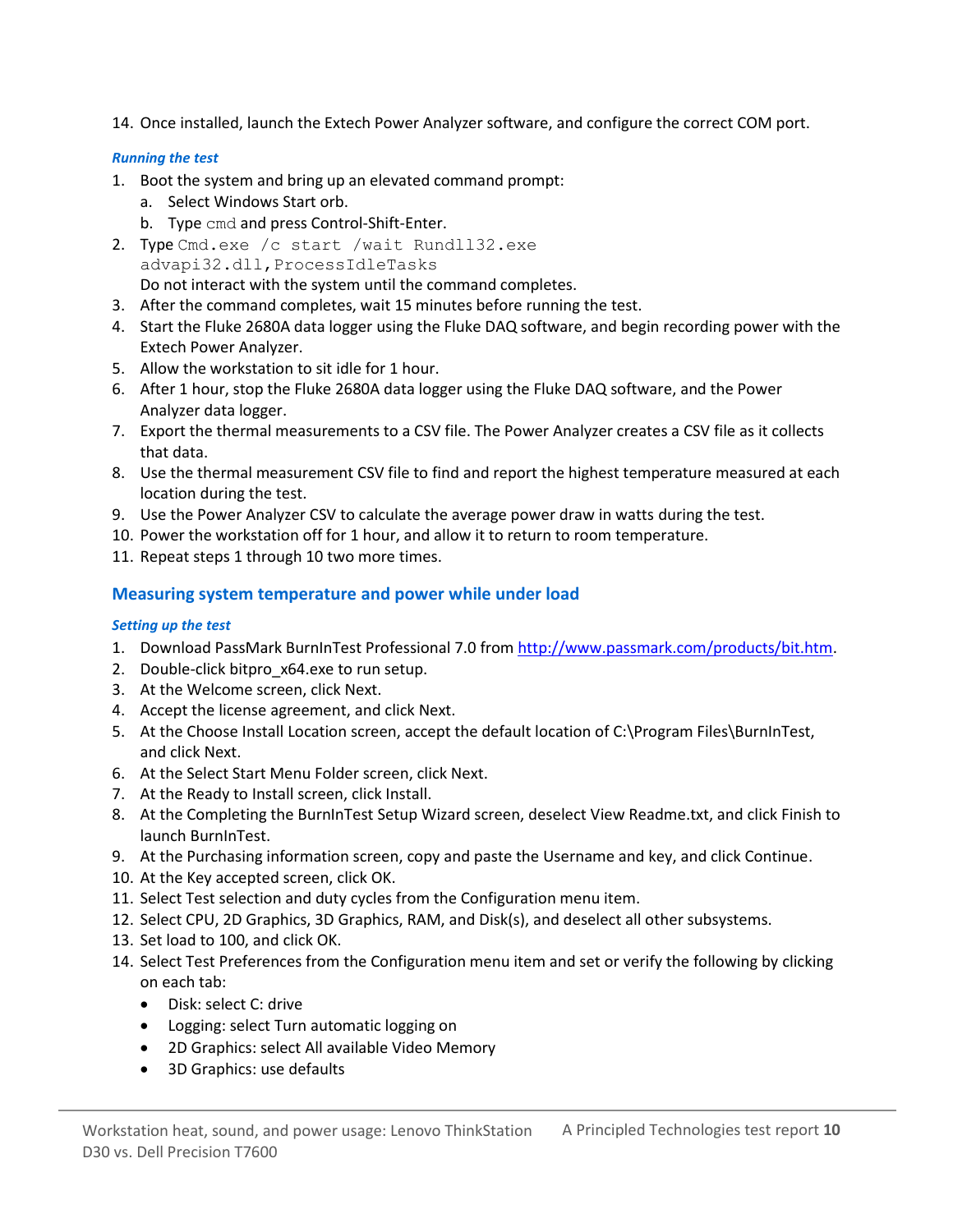- CPU: use defaults
- 15. Unpack the Linpack benchmark and adjust the number of instances, problem size, and leading dimension size so that the CPU is at 100% utilization, and the memory is as close to 100% utilization as possible. We used a batch file to run the number of instances we determined for each workstation.

#### *Running the test*

- 1. Boot the system and launch PassMark BurnInTest by double-clicking the desktop icon.
- 2. Bring up an elevated command prompt:
	- a. Select Windows Start orb.
	- b. Type cmd and press Control-Shift-Enter.
- 3. Type Cmd.exe /c start /wait Rundll32.exe advapi32.dll,ProcessIdleTasks Do not interact with the system until the command completes.
- 4. After the command completes, wait 15 minutes before running the test.
- 5. Click Start Selected Tests in the BurnInTest V7.0 Pro screen, and double-click the Linpack benchmark batch file.
- 6. Start the Fluke 2680A data logger using the Fluke DAQ software, and begin recording power with the Extech Power Analyzer.
- 7. After 1 hour, stop the Fluke 2680A data logger using the Fluke DAQ software, and the Power Analyzer data logger.
- 8. Export the thermal measurements to a CSV file. The Power Analyzer creates a CSV file as it collects that data.
- 9. Use the thermal measurement CSV file to find and report the highest temperature measured at each location during the test.
- 10. Use the Power Analyzer CSV to calculate the average power draw in watts during the test.
- 11. Power the workstation off for 1 hour, and allow it to return to room temperature.
- 12. Repeat the steps 1 through 11 two more times.

#### **Measuring acoustics**

#### **Test requirements**

- Extech SDL600 Sound Level Meter/Datalogger with SD card
- PassMark BurnInTest Professional

#### **Measuring acoustics of the workstation while idle**

#### *Setting up the test*

- 1. Place the workstation, mouse, keyboard, and display in a windowless, sound-proofed professional sound booth.
- 2. Set the Extech SDL600 on a tripod so that it is 3 feet in front of, and 2 feet above the workstation.

#### *Running the test*

- 1. Boot the system and bring up an elevated command prompt:
	- a. Select Windows Start orb.
	- b. Type cmd and press Control-Shift-Enter.
- 2. Type Cmd.exe /c start /wait Rundll32.exe advapi32.dll,ProcessIdleTasks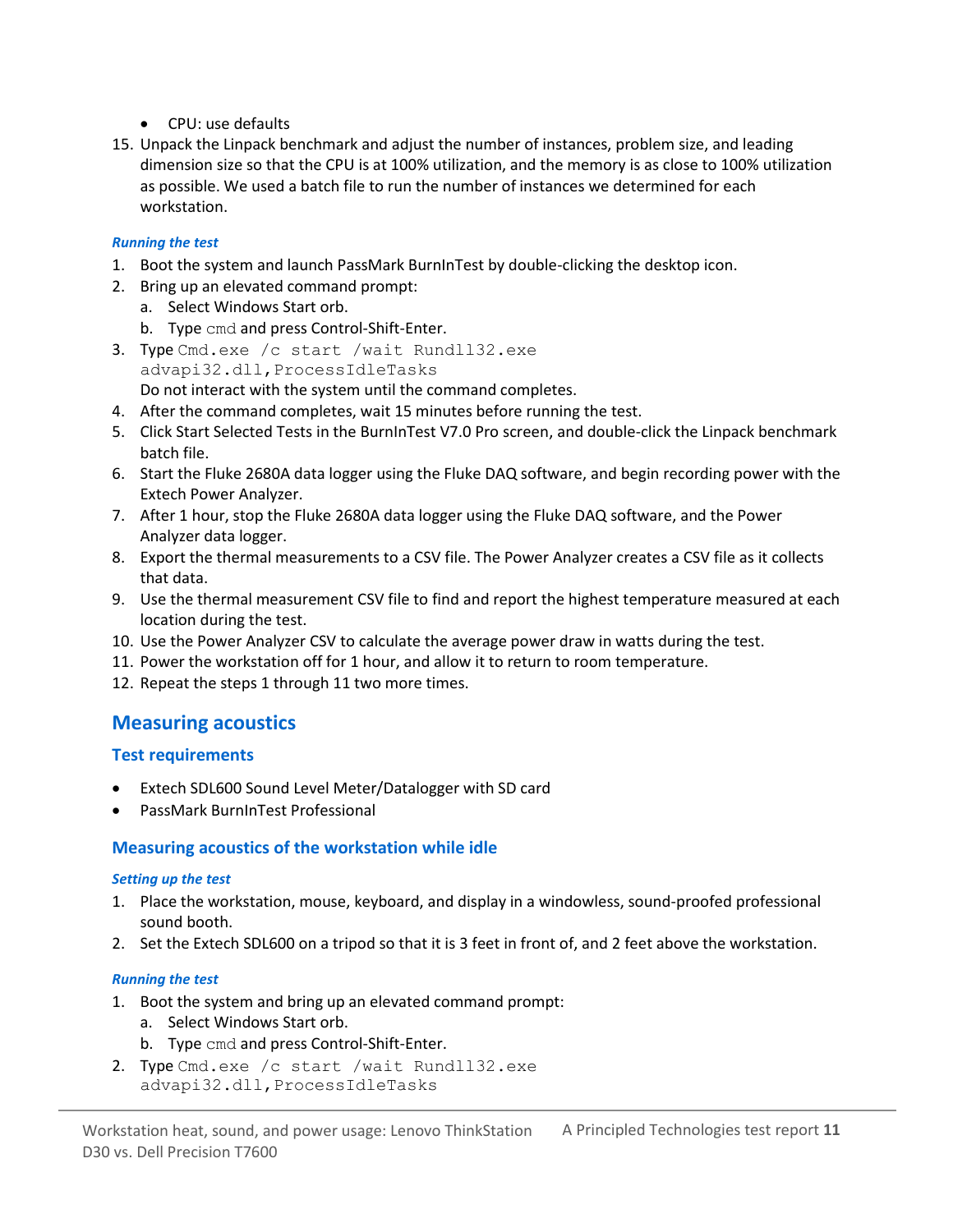Do not interact with the system until the command completes.

- 3. After the command completes, wait 5 minutes before running the test.
- 4. Start the Extech SDL600 Sound Level Meter/Datalogger and allow the workstation to sit idle for 1 hour.
- 5. After 1 hour, stop the Extech SDL600.
- 6. Power the workstation off for 10 minutes.
- 7. Copy the log file from the Extech SDL600 SD card.
- 8. Repeat steps 1 through 7 two more times.

#### **Measuring acoustics of the workstation while under load**

#### *Setting up the test*

Ensure that PassMark BurnInTest Professional 7.0 and the Linpack benchmark are set up on your

system.

#### *Running the test*

- 1. Boot the system and launch PassMark BurnInTest by double-clicking the desktop icon.
- 2. Bring up an elevated command prompt:
	- Select Windows Start orb.
	- Type cmd and press Control-Shift-Enter.
- 3. Type Cmd.exe /c start /wait Rundll32.exe advapi32.dll,ProcessIdleTasks Do not interact with the system until the command completes.
- 4. After the command completes, wait 15 minutes before running the test.
- 5. Click Start Selected Tests in the BurnInTest V7.0 Pro screen, double-click the Linpack benchmark batch file, and start the Extech SDL600 Sound Level Meter/Datalogger.
- 6. After 1 hour, stop the Extech SDL600.
- 7. Power the workstation off for 10 minutes.
- 8. Copy the log file from the Extech SDL600 SD card.
- 9. Repeat steps 1 through 8 two more times.

#### **Measuring power consumption**

To record each workstation's power consumption during each test, we used an Extech Instruments [\(www.extech.com\)](http://www.extech.com/) 380803 Power Analyzer/Datalogger. We connected the power cord from the server under test to the Power Analyzer's output load power outlet. We then plugged the power cord from the Power Analyzer's input voltage connection into a power outlet.

We used the Power Analyzer's Data Acquisition Software (version 2.11) to capture all recordings. We installed the software on a separate Intel processor-based PC, which we connected to the Power Analyzer via an RS-232 cable. We captured power consumption at one-second intervals.

We then recorded the power usage (in watts) for each system during the testing at 1-second intervals. To compute the average power usage, we averaged the power usage during the time the system was producing its peak performance results.